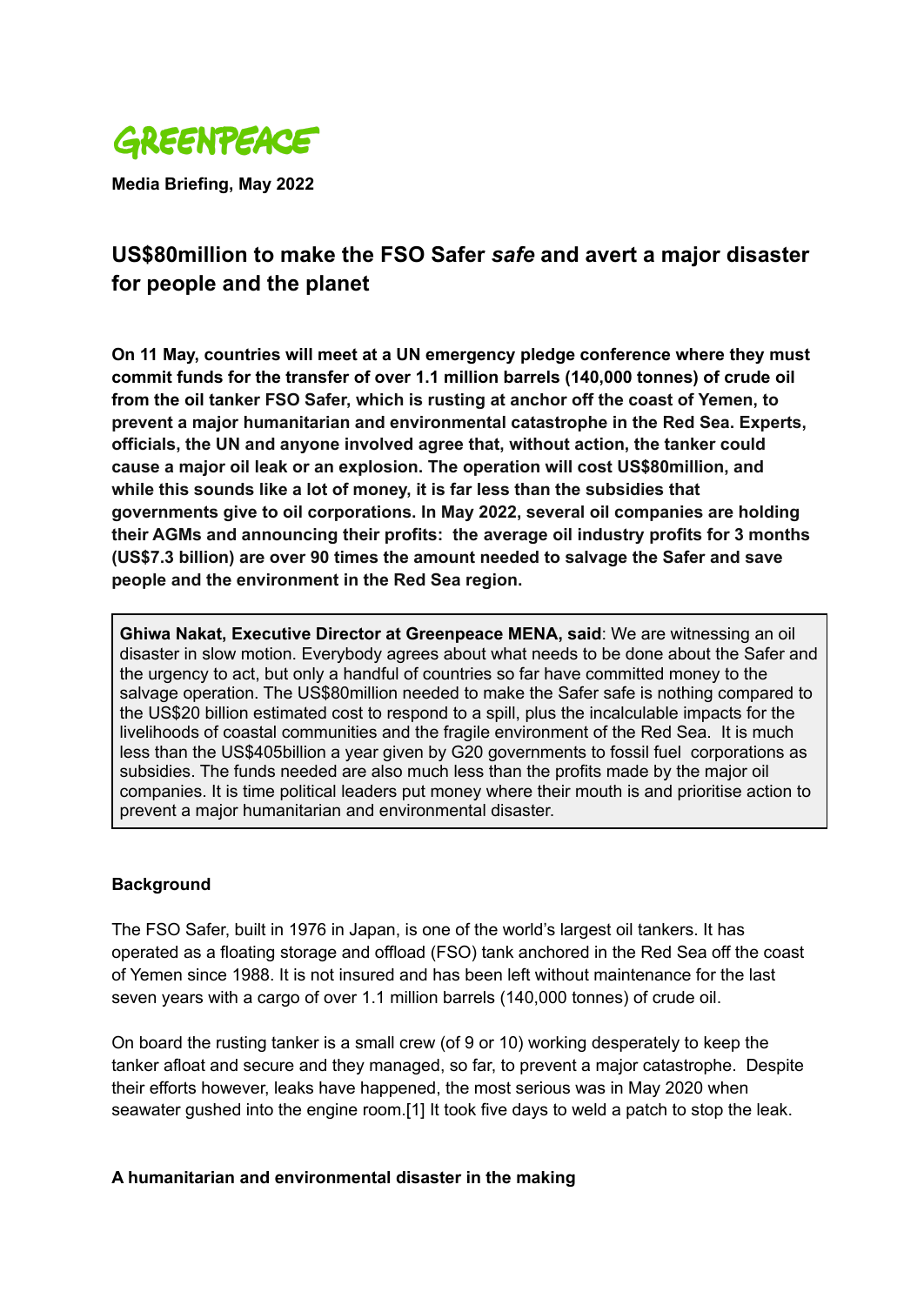There is consensus among experts, officials, the UN and anyone involved that, without action, the tanker could cause a major oil leak or an explosion as the inert gas systems, pumps and fire-fighting equipment are not functioning.[2]

An oil spill or explosion would have potentially [catastrophic](https://www.greenpeace.org/international/press-release/52094/fso-safer-tanker-could-trigger-major-oil-disaster-study-shows/) impacts. If all the oil on board is spilled, it would be four times bigger than the Exxon Valdez causing widespread severe environmental damage to the fragile environment of the Red Sea, exacerbating the humanitarian crisis unfolding in Yemen and affecting neighbouring countries. Such a spill would force the closure of the local port of Hodeidah through which 68% of the aid and supplies flow. It could impact food supplies for 8.4 million people, drinking water for 10 million people and the livelihoods and health of 1.7 million fishermen and coastal communities.

#### **Preventing a major oil spill**

The only way to prevent a spill is to transfer the oil from the Safer to another tanker, and although this is a challenge, the technology and expertise exist to undertake this operation.

After many months of negotiations a deal has been reached between the UN and the De Facto Authorities (the Houthis) in Yemen to undertake this task under the coordination of the UN.[3] An outline plan and budget has been [formulated](https://news.un.org/en/story/2022/04/1115932) and circulated. Funding of \$80million is needed and a UN pledging conference hosted by the [Netherlands](https://news.un.org/en/story/2022/04/1115932) is scheduled for [May](https://news.un.org/en/story/2022/04/1115932) 11 – but without adequate funding agreed, the plan could fail.[4] The oil transfer must be completed before September/October when wind and currents will be too dangerous to undertake the salvage operation.

The UN has invited a number of governments from powerful economies such as Canada, Denmark, France, Germany, Japan, Kuwait, Norway, Portugal, Qatar, Saudi Arabia, South Korea, Sweden, Switzerland, UK, US and the EU institutions to attend the conference and pledge financial support. These governments, who have all expressed concern about the threat posed by the Safer, spend billions of dollars annually supporting fossil fuel corporations and need to put their money where their mouth is to prevent an environmental disaster that would seriously exacerbate the humanitarian crisis in Yemen.

Countries such as Norway, the UK, France, Germany and those in the region such as Bahrain have ready stockpiles of oil spill response hardware, and could send equipment to the region to be on stand-by, under United Nations (UN) coordination. Given the political context and the ongoing conflict in Yemen, action by the UN and the international community is critical to prevent an environmental and humanitarian disaster.

Greenpeace MENA and Greenpeace International are currently working with organisations in Yemen and the region to support a solution to remove the oil while preparing to respond in case of a major oil spill.

**Oil remains the most subsidised fossil fuel in the world\***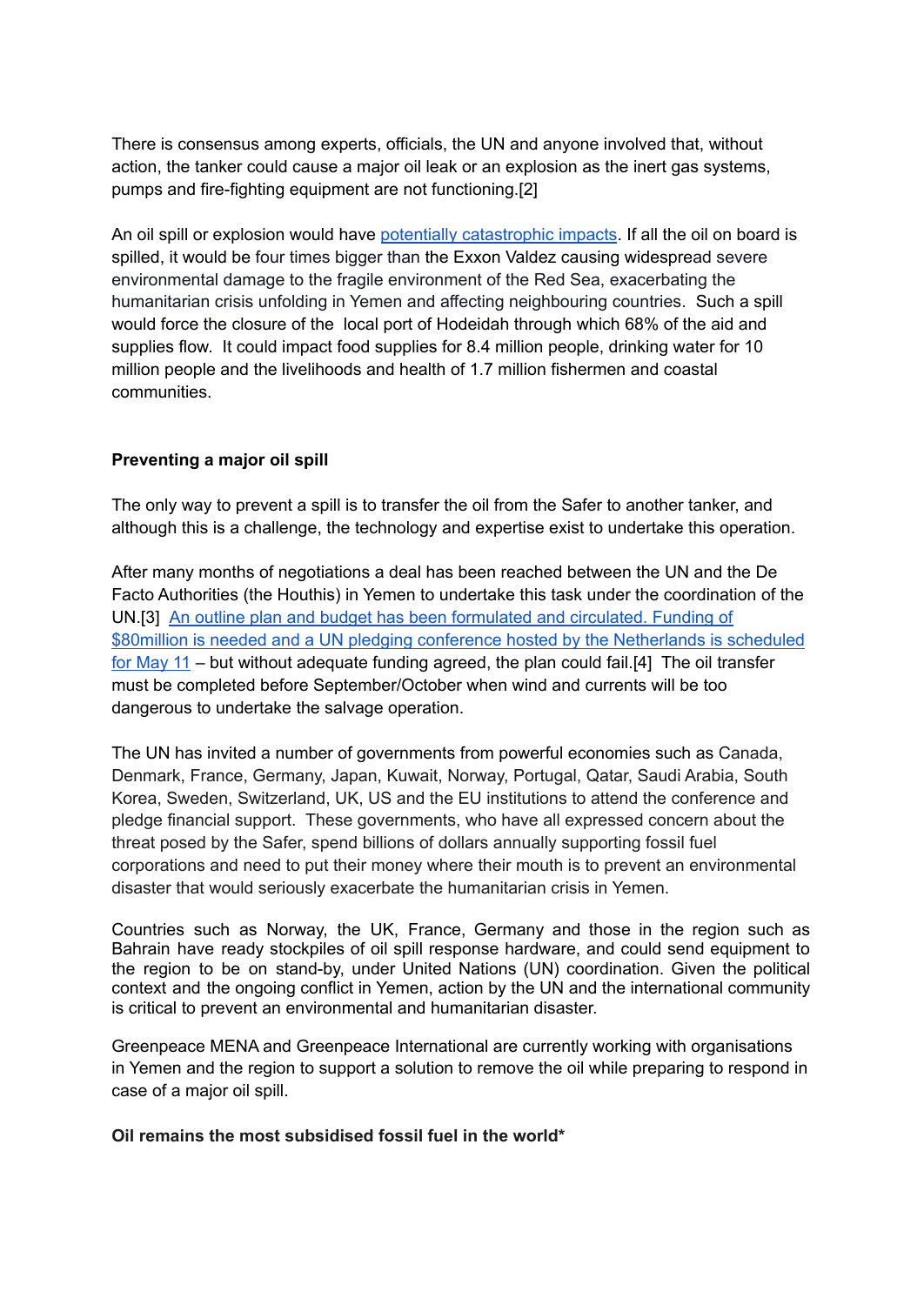Governments need to commit to funding the operation to transfer the oil to another tanker and secure the Safer, preventing a major humanitarian and environmental disaster in the region.

While US\$80million sounds like a lot of money, it is far less than the subsidies that governments give to oil corporations. According to the International Energy Agency (IEA), \*"oil remains the most subsidised fuel" and G20 governments subsidies to fossil fuels average US\$405billion a year.[5] [6]

The funds needed to secure the Safer operation are also much less than the profits made by the major oil companies. In the same month when the pledging conference is happening, several oil companies are holding their AGMs and announcing their profits.[7]

For the first 3 months of 2022 - Q1 :

- $\bullet$  BP AGM May 12, profits = \$6.2billion
- ConocoPhillips AGM May 10, profits = \$8billion\*\*
- Chevron AGM May 25, profits = \$6.3billion
- $\bullet$  ExxonMobil AGM May 24, profits = \$5.48 billion
- $\bullet$  Shell AGM May 24, profits = \$9.1 billion
- TotalEnergies AGM May 28, profits = \$9billion

 $**$  the last 3 months (Q4) of 2021

These profits are significantly higher than the funds needed to resolve the Safer threat: the average oil industry profits for 3 months are US\$7.3 billion, over 90 times the amount needed to salvage the Safer and save people and the environment in the Red Sea region.

## **Dirty money**

From these staggering figures, it is apparent that spills, fires, choking air, wars caused by oil and fossil fuels have not dented the billions of dollars, euros, rubles, of oil profits raked in by a rich and powerful few. With sanctions on Russian oil, wealthy western [governments](https://www.investmentmonitor.ai/sectors/energy/russian-oil-saudi-arabia-ukraine-energy) turn to the [Middle](https://www.investmentmonitor.ai/sectors/energy/russian-oil-saudi-arabia-ukraine-energy) East to fill their 'oil gap'.

Never ones to miss an opportunity to boost their profits and consolidate their political influence, western oil [companies](https://www.theguardian.com/environment/2022/mar/10/oil-and-gas-companies-are-looking-at-a-bonanza-from-the-ukraine-war?CMP=Share_AndroidApp_Other) like BP, Shell, Exxon and Total are now reaping the benefits of massive price rise in oil and gas and using the crisis to further their own [interests](https://www.theguardian.com/environment/2022/mar/10/oil-and-gas-companies-are-looking-at-a-bonanza-from-the-ukraine-war?CMP=Share_AndroidApp_Other) by encouraging [governments](https://www.theguardian.com/environment/2022/mar/10/oil-and-gas-companies-are-looking-at-a-bonanza-from-the-ukraine-war?CMP=Share_AndroidApp_Other) to prioritise oil and gas production.

## **The last thing the world needs is more oil**

While the oil industry uses greenwash and deadly [propaganda](https://www.greenpeace.org/international/story/49826/ban-fossil-fuel-ads-and-sponsorships/) to try and cover their tracks, essentially their problem is the product, not how well or otherwise it is extracted, transported, refined and used. Oil is a [substance](https://www.greenpeace.org/usa/fighting-climate-chaos/issues/oil/) that's toxic at every stage in its lifecycle, from extraction through to its end-use which produces [emissions](https://www.greenpeace.org/usa/fighting-climate-chaos/issues/oil/) that are heating up the planet – *that* is the problem.